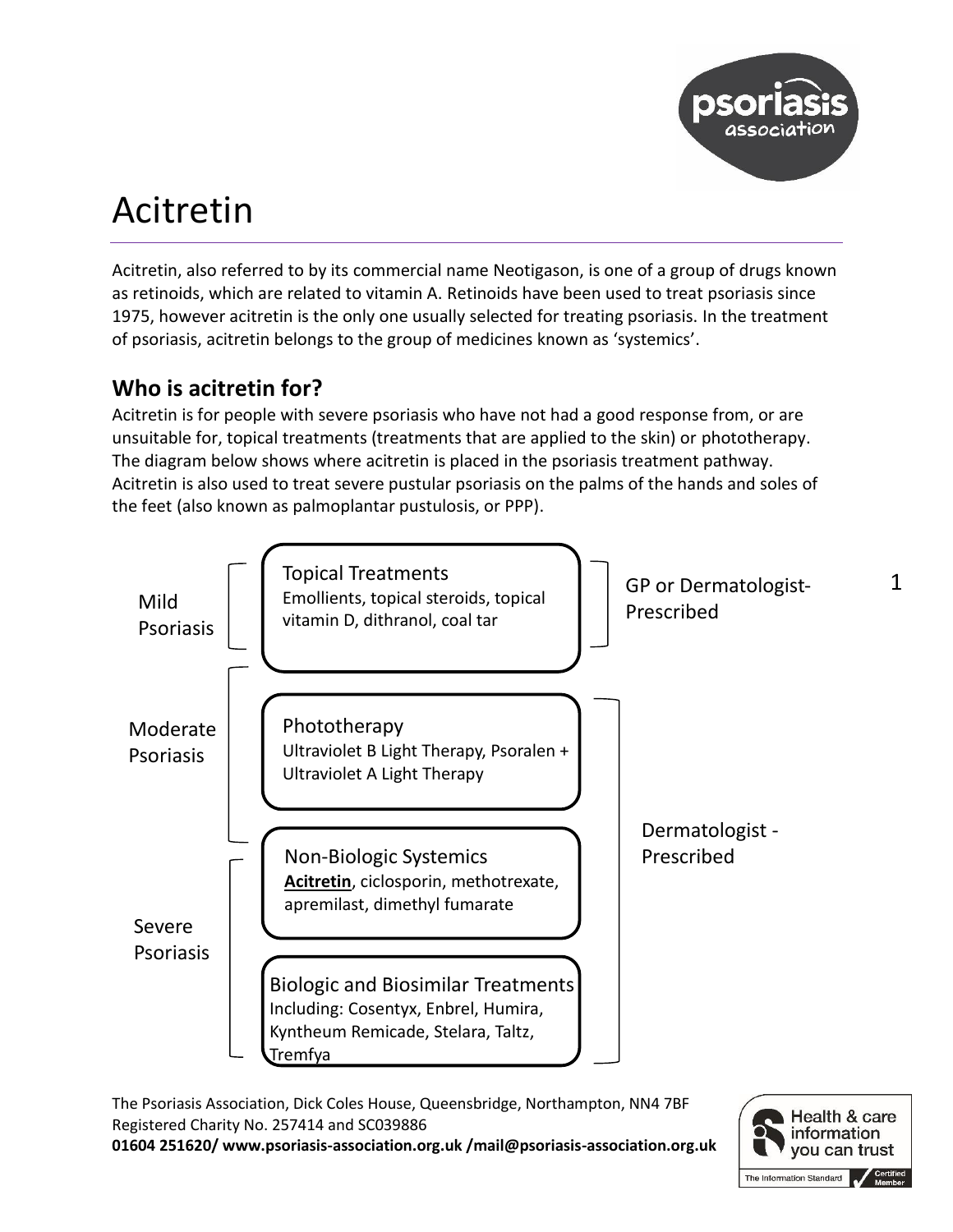## **How does acitretin work?**

The precise mechanism of how acitretin works is not fully understood, but it is thought to slow the skin cell reproduction process, which is faster in people with psoriasis than in those without. Unlike other traditional systemic treatments used for psoriasis (such as methotrexate or ciclosporin), acitretin does not suppress the immune system.

# **Who should not take acitretin?**

- Women of childbearing age are not advised to take acitretin. Retinoids can cause birth defects and so both pregnancy and breastfeeding **must** be avoided whilst on acitretin and for two years after the therapy has stopped. Effective contraception **must** be used during this time.
- People taking other vitamin A-based medications (sometimes referred to as 'retinoids'), methotrexate, progesterone-only contraceptive pills (sometimes referred to as 'minipills'), keratolytics (such as salicylic acid) and certain types of antibiotics should not take acitretin.
- Acitretin should be used with caution in those with kidney or liver problems, or high cholesterol. If these problems are severe, acitretin will not be suitable. Your Dermatologist should discuss this with you, if relevant.

Women and men on acitretin should not donate blood as this could expose a pregnant woman to acitretin. In most cases, alcohol should be avoided whilst taking acitretin, unless your doctor advises you otherwise.

# **How is acitretin used?**

Acitretin comes in a capsule form, and is taken orally every day. The capsules should be taken with food. Your doctor will tell you exactly how much to take, as this is determined for each individual based on several factors, including the type of psoriasis. The amount you take may be reduced after symptoms begin to improve, and treatment with acitretin is normally stopped when the psoriasis has cleared significantly.

Acitretin may be used in rotation with other systemic treatments such as ciclosporin and methotrexate. Acitretin can also be used with phototherapy, rather than just by itself. In some cases this combination can speed up the clearing of the skin, meaning that fewer phototherapy sessions are needed.

People taking acitretin will have regular blood tests every three months- usually carried out by Dermatology Nurses, or by their own GP- to monitor for possible effects of the treatment.

The Psoriasis Association, Dick Coles House, Queensbridge, Northampton, NN4 7BF Registered Charity No. 257414 and SC039886

**01604 251620/ www.psoriasis-association.org.uk /mail@psoriasis-association.org.uk**